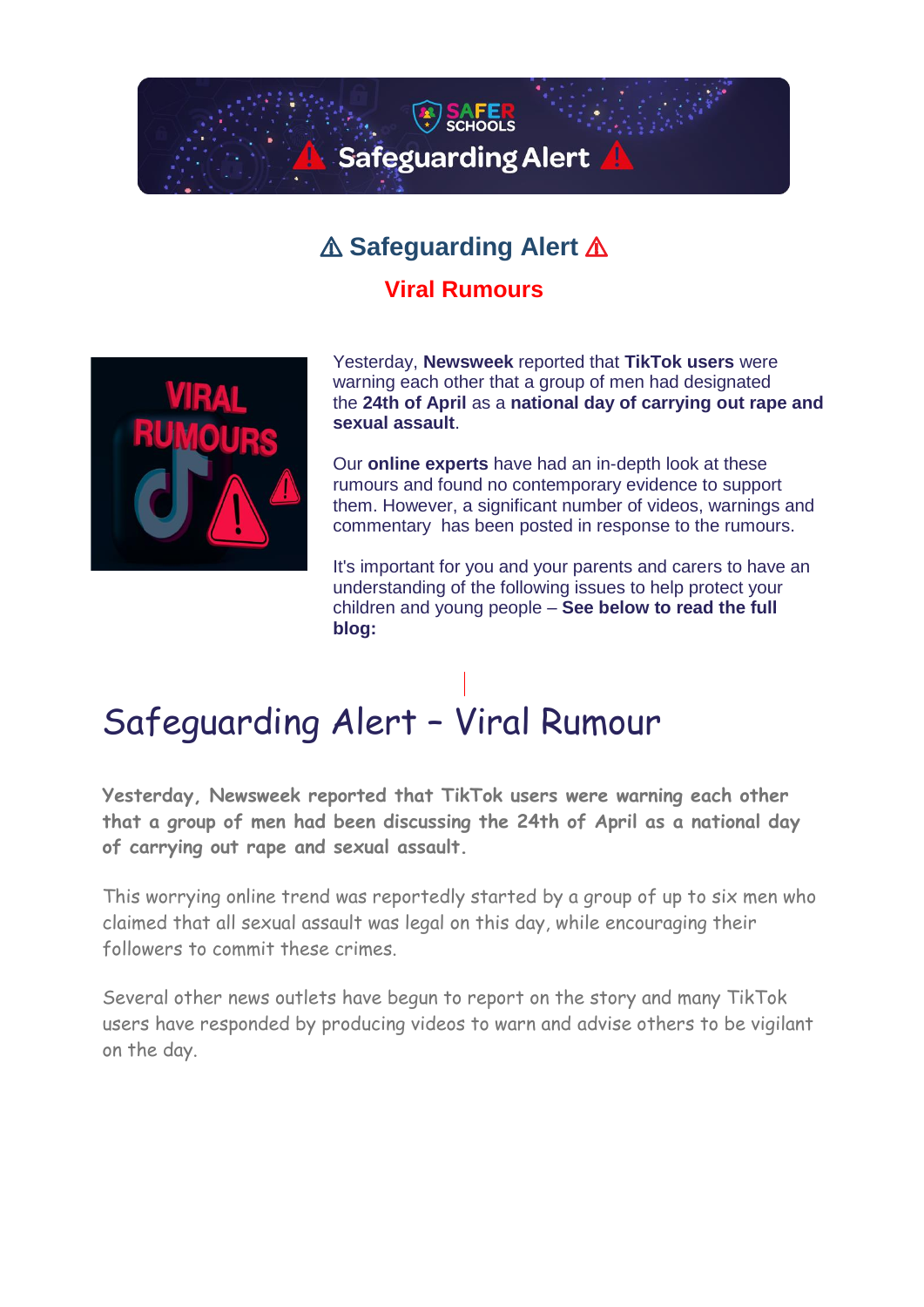We had an in-depth look at these rumours and found no contemporary evidence to support them. What we did find, however, was a significant number of videos, warnings and commentary being posted in response to the rumours.



TikTok says they have not found any evidence of videos promoting a 'national rape day' and have issued the following statement:

*"While we have not found evidence on our platform of any videos related to this subject, our safety team is remaining vigilant, and we will remove content that violates our policies."*

**As experts on the online environment, we know that online chatter can feed these rumours and enhance their viral distribution.**

**Given the fact that young people may hear this rumour and not know whether it is true, we think it's important that parents, carers and safeguarding professionals understand the following issues.**

- At this point, there is no evidence to support this rumour.
- However, you should also be aware that these types of viral rumours may in some cases incite inappropriate behaviour, pranks and the spreading of further false information.
- Some posts have encouraged people to carry 'weapons' to protect themselves. If you hear discussions of this you should reaffirm that children should never carry weapons. This could put children at risk of prosecution. Carrying an offensive weapon is a serious crime and one in which the burden of proof switches to the person in possession of the weapon.

## Our Advice

- Try to avoid sharing any stories on social media related to this trend. This can create more panic and concern.
- If the children in your care mention this issue, you should use the opportunity to talk to them about the nature of online rumours and how they can block and report any content they find distressing.
- If children describe fear and anxiety, you should discuss a safety plan, which includes:
- Sticking to busy well-lit areas
- Staying in the company of a friend/s
- Arranging a lift with parents or carers or a pre-planned taxi from a reputable firm.
- You could recommend that they share their location on their phone with their parent or carer so they can be tracked on their way home.
- Ask them if they know the safe places in the area they are going to. These places can include police stations, hospitals, and shops where they could easily ask an adult for help.